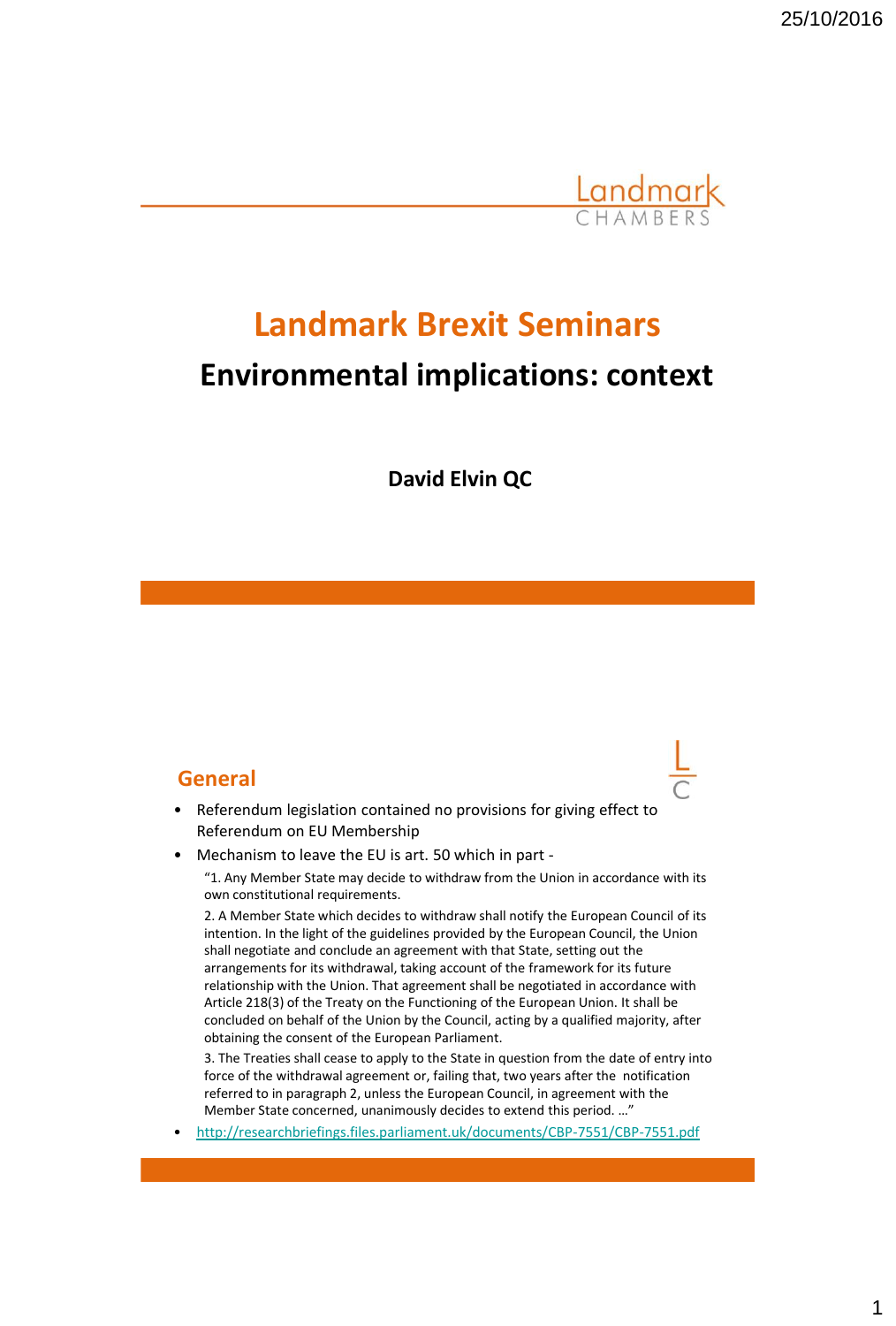# **General**

- Divisional Court (LCJ, MR and Sales LJ) currently hearing the judicial review by *Santos & Miller* and others of the executive decision to proceed with art 50 notification without consulting Parliament:
	- Claimants argue that Parliament must be consulted and rights will be lost simply as a result of triggering the process since the process is irreversible
	- The Crown relies heavily on the Royal Prerogative to make and withdraw from international treaties even if this affects right. See *ex parte Rees-Mogg* [1994] Q.B. 552
- See [https://www.judiciary.gov.uk/publications/santos-and-m-v-secretary](https://www.judiciary.gov.uk/publications/santos-and-m-v-secretary-of-state-for-exiting-the-european-union-transcripts/)[of-state-for-exiting-the-european-union-transcripts/](https://www.judiciary.gov.uk/publications/santos-and-m-v-secretary-of-state-for-exiting-the-european-union-transcripts/)
- Supreme Court ?
- Donald Tusk recently suggested that the art 50 notification may be reversible and there may be a choice for the UK following negotiation – political decision. Reference to CJEU?

## **General**

- Announcement 2.10.16 of a "Great Repeal Bill" which will repeal the 1972 Act but will "grandfather" EU laws [–](https://www.gov.uk/government/speeches/exiting-the-eu-next-steps-ministerial-statement-10-october-2016)
- [https://www.gov.uk/government/news/government-announces-end-of](https://www.gov.uk/government/news/government-announces-end-of-european-communities-act)[european-communities-act](https://www.gov.uk/government/news/government-announces-end-of-european-communities-act)
	- "To ensure continuity, we will take a simple approach. EU law will be transposed into domestic law, wherever practical, on exit day."
- [https://www.gov.uk/government/speeches/exiting-the-eu-next-steps](https://www.gov.uk/government/speeches/exiting-the-eu-next-steps-ministerial-statement-10-october-2016)[ministerial-statement-10-october-2016](https://www.gov.uk/government/speeches/exiting-the-eu-next-steps-ministerial-statement-10-october-2016)
- This can only take effect once the Art 50 process has completed since to repeal beforehand would be in breach of Treaty
- Leaves open many important questions
- Preserved legislation will then be considered presumably according to the priorities of the time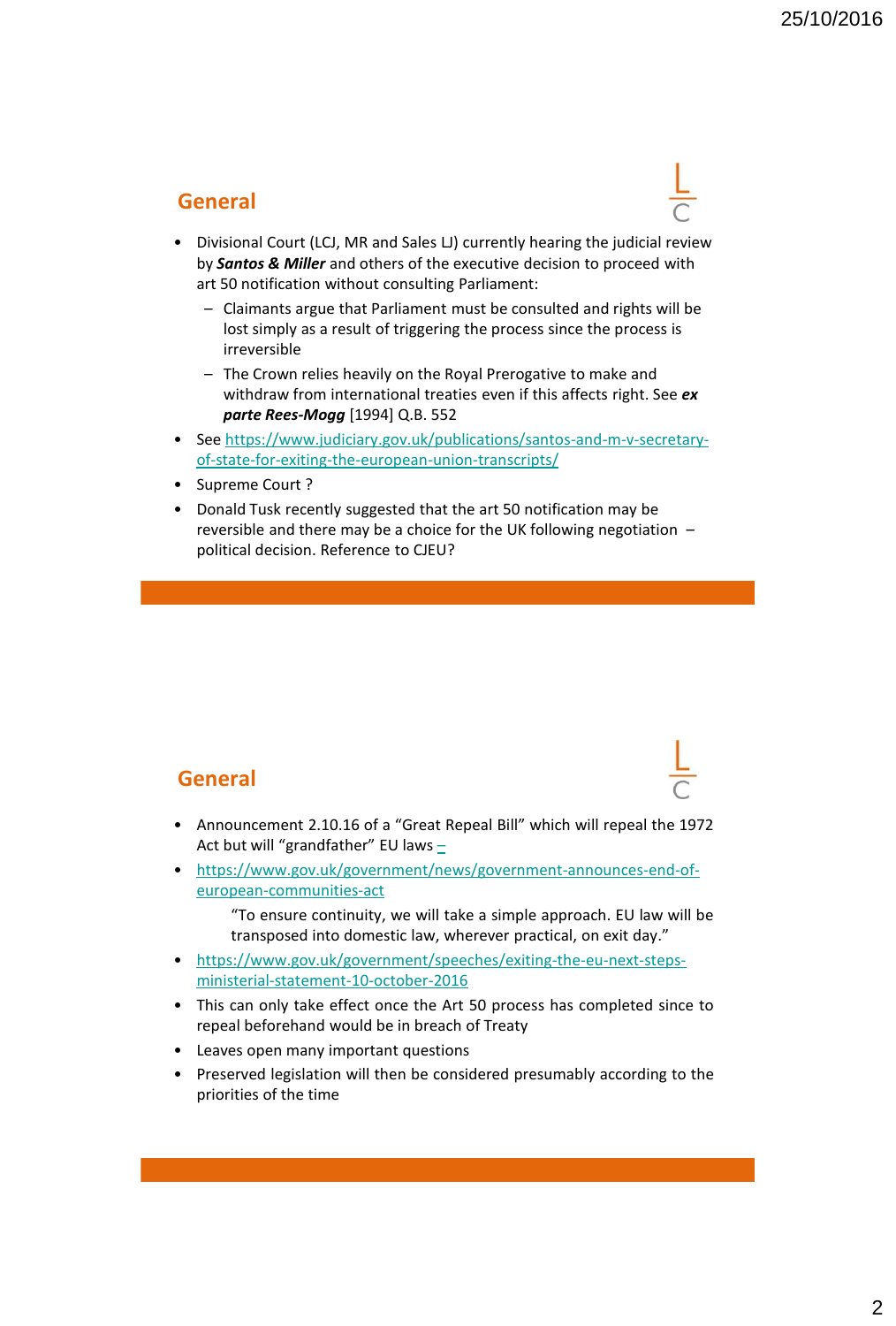### **Preserving legislation**

- Rights e.g. EU citizenship, will be lost in any event and cannot be conferred by national legislation
- Provision for considering and having regard to CJEU judgments. What regard to future decisions of CJEU
	- D Davis Ministerial Statement 10.10.16
		- "we have had to abide by judgements delivered by the ECJ in their interpretation of European Union law. The Great Repeal Bill will change that with affect the day we leave the European Union"
	- s. 2(1) HRA 1998 model "must take into account"?
- What regard to future guidance documents from CJEU. See e.g. SEA Guidance, Managing Natura 2000?
- Any regard to future legislative changes? Presumably not.
- International treaties and conventions on the environment? Preservation of EU laws as UK law should help maintain status quo

#### **Environmental law**

- EU law is the source of the great part of environmental law currently applicable in the UK
- Includes waste regulation, pollution control, environmental permitting, air quality, water quality, climate change/ETS, EIA, SEA, marine environment, habitats and species protection as well as agriculture and fisheries
- If a "soft Brexit" under Norwegian model, UK would have to retain most EU environmental law to ensure full access to the EU market such as environmental permitting, water and air quality, waste management and REACH but not the Habitats and Birds Directives but a "hard Brexit" would allow wider choice of applicable regulation
- What priority will Government give to environmental legislation among concerns over the business and the economy, trade and immigration? Will it adopt a coherent, holistic approach or target areas which are seen as inhibiting economic growth?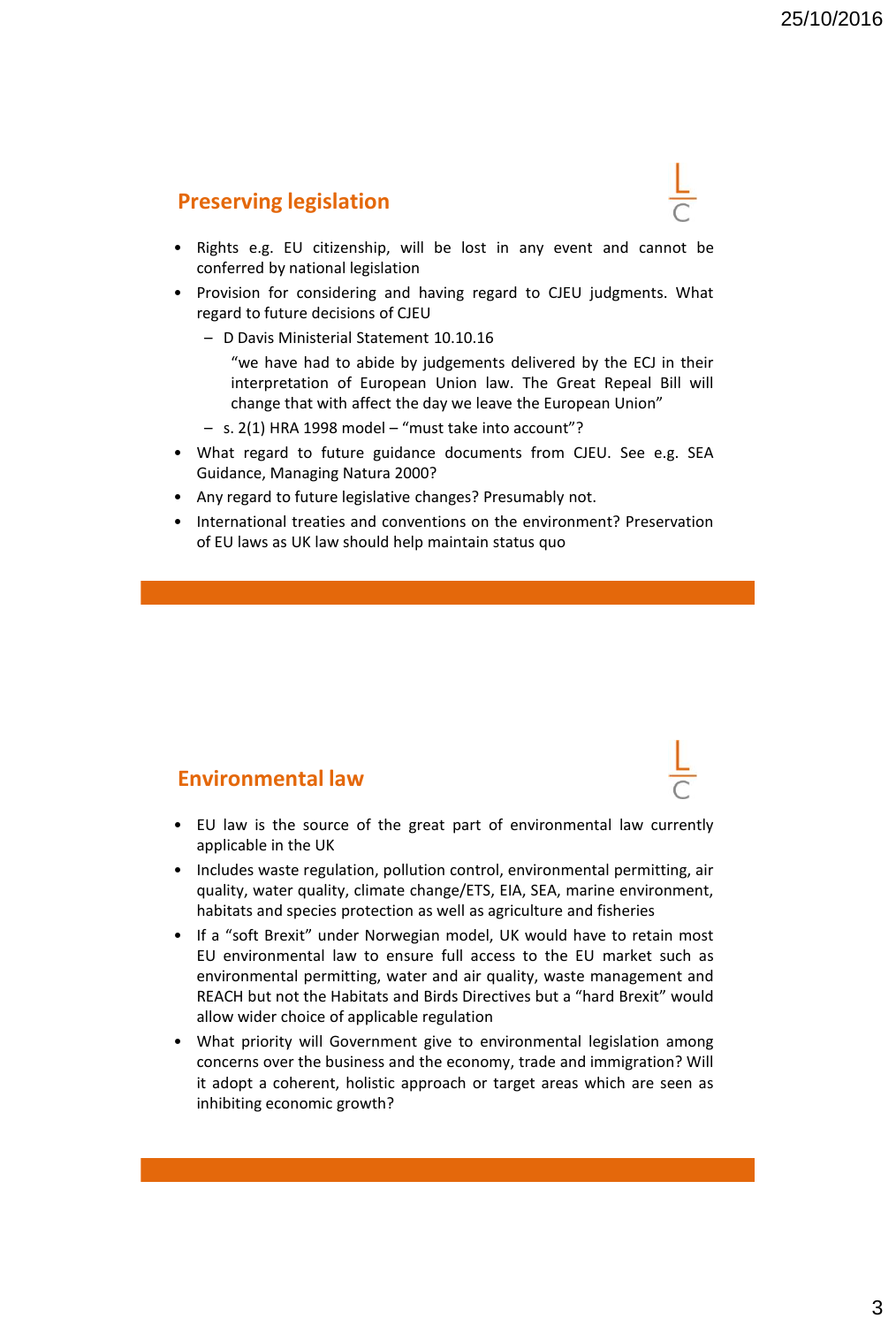#### **Environmental law**

- YouGov poll for FOE 16/17 August suggested a majority in favour of post-Brexit laws protecting wildlife and the countryside at least as strongly as current EU rules and support for a new farming subsidy regime to promote environmental protection more than the current EU CAP
- Some may see as an opportunity to water down controls. Minister for Farming, Food and Marine Environment interviewed in May – "The birds and habitats directives would go … A lot of the national directives they instructed us to put in place would stay. But the directives' framework is so rigid

that it is spirit-crushing…"

• See March 2016 Report *The potential policy and environmental consequences for the UK of a departure from the European Union* - Institute for European Environmental Policy which set out what it considered the successes of EU environmental law and the risks of exiting

"Over the last four decades, the EU has developed probably the most complete and influential body of environmental law and policy in the world "

#### **Institute for European Environmental Policy: risks**

- Complete departure would create identifiable and substantial risks to future UK environmental ambition and outcomes. It would exclude the UK from decision making on EU law and there would be a risk that environmental standards could be lowered to seek competitive advantage outside the EU trading bloc.
- Departure whilst retaining membership of the EEA would lessen such risks, as most EU environmental law would continue to apply. However, there would be significant concerns related to nature conservation and bathing water, as well as to agriculture and fisheries policy. In addition, the UK would lose most of its influence on EU environment and climate policies.
- Under both exit scenarios, significant tensions would be created in relation to areas of policy making where responsibility is devolved to the governments in Scotland, Wales, and Northern Ireland, but where a broadly similar approach has been required as a result of EU membership, including environmental protection, agriculture, and fisheries.
- The uncertainty and period of prolonged negotiation would itself create significant risks both for environmental standards and for the green investment needed to improve the UK's long-term environmental performance.